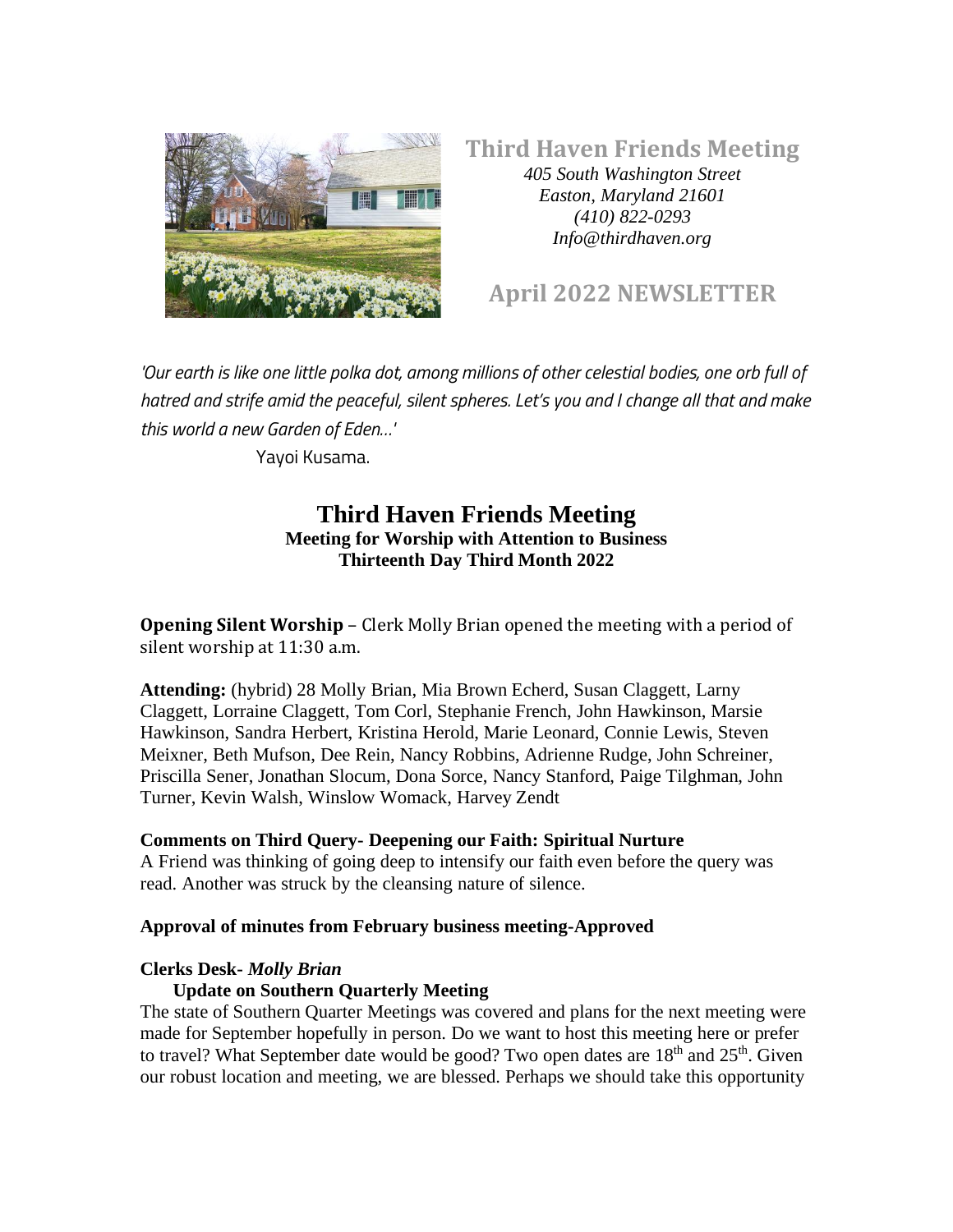to visit other meetings, like Wicomico, who are finding their centers and strength. Asking Wicomico to host seemed appropriate, and the clerk will do so.

 **Relationship with Asbury United Methodist Church** 5 of our members met with 5 Asbury members online this week. They have offered to do a concert for us; we would provide a potluck. Open dates are May  $7 \& 14$ , June  $4/5$ , June 11, June 18/19, 25/26. Scheduling will consider First Day School moving up and Pastoral Care Members and Attenders luncheon schedules. The clerk will arrange with Asbury. We are also invited to worship with them (First Day at the same time as our Meeting for Worship) as well as visiting to see their renovation. Asbury is also planning a June Teenth celebration for which we invited to help.

### **Facilities Use 2021 Annual Report -** *Larissa Kitenko, presented by Adrienne Rudge-***Accepted as Amended**

| <b>TYPES OF USAGE 2021</b>                     | <b>NUMBER TIMES</b>    | <b>DONATION</b> |
|------------------------------------------------|------------------------|-----------------|
|                                                | <b>ON CALENDAR</b>     | (per Treasurer) |
| <b>TYPE 1 Meetings</b>                         |                        | <b>NONE</b>     |
|                                                |                        |                 |
| <b>Third Haven Committees &amp; Functions:</b> |                        |                 |
| <b>Other Quaker Mtgs</b>                       |                        |                 |
| A Course in Miracles                           | 43                     |                 |
| All Clerks                                     | $\overline{2}$         |                 |
| Budget & Finance                               |                        |                 |
| <b>Caregiver Support</b>                       | 18                     |                 |
| Christmas Potluck Lunch, Carols                | $\mathbf{1}$           |                 |
| Clean-up Day                                   | $\overline{2}$         |                 |
| Clearness Comm                                 | $\mathbf{1}$           |                 |
| Coffee w/Susan                                 | 11                     |                 |
| Dream Group                                    | 25                     |                 |
| Eldership                                      | $\mathbf{1}$           |                 |
| <b>Facilities Use Comm</b>                     | $\mathbf{1}$           |                 |
| Land Use Comm                                  | $\overline{3}$         |                 |
| (aka Grounds Plan)                             |                        |                 |
| <b>TYPES OF USAGE 2021</b>                     | <b>NUMBER MEETINGS</b> | <b>DONATION</b> |
|                                                | <b>PER CALENDAR</b>    | (per Treasurer) |
| Happier Hour                                   | 53                     |                 |
| Holding In Light (Healing)                     | 5                      |                 |
| Intro to Quaker Mtg                            | $\overline{3}$         |                 |
| Journal Group                                  | 51                     |                 |
| Journal Group #2                               | $\overline{7}$         |                 |
| <b>Light Meditation</b>                        | 23                     |                 |
| Long-Range Planning                            | 35                     |                 |
| Meeting for Business                           | 10                     |                 |
| Meeting for Worship                            | 54                     |                 |
| with Pendle Hill                               | 2                      |                 |
| Mtg for Worship(Wed)                           | 51                     |                 |
| Native Plant Swap                              | $\overline{c}$         |                 |
| New Members & Attenders' Luncheon              | $\mathbb{L}$           |                 |
| Nominating Comm                                | 10                     |                 |
| Outreach Comm                                  | $\overline{2}$         |                 |
| Pastoral Care Comm                             | 12                     |                 |
| Peace Pole                                     | $\mathbf{1}$           |                 |
| Property & Grounds Comm                        | 12                     |                 |
| Property                                       |                        |                 |
| Ground Work (water)                            | $\overline{c}$         |                 |
| Laser Scan (OMH)                               | 5                      |                 |
| Restoration                                    | $\overline{2}$         |                 |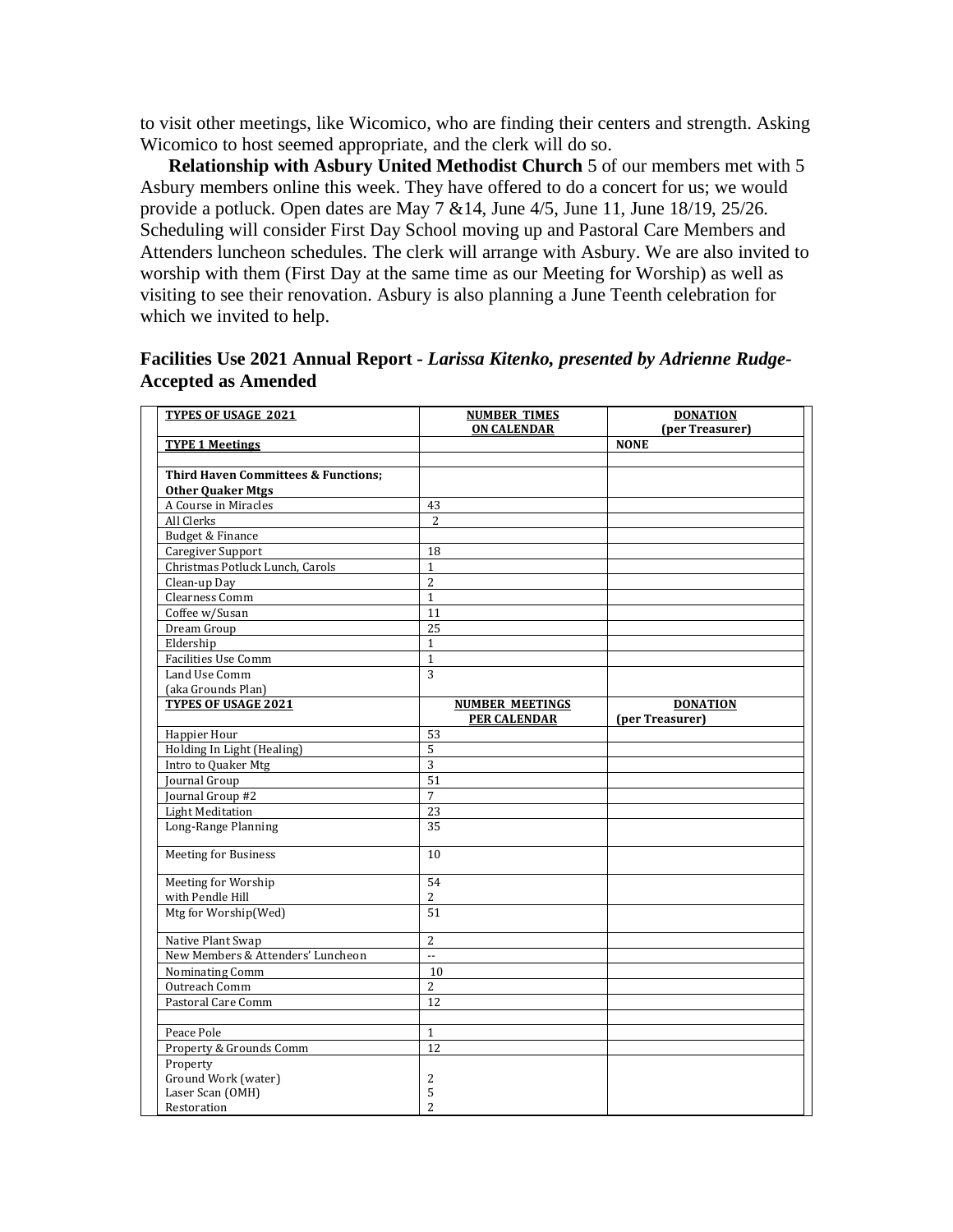| <b>Scholarship Committee</b>    | $\mathbf 1$    |                  |
|---------------------------------|----------------|------------------|
| <b>Smart Recovery</b>           | 48             |                  |
|                                 |                |                  |
| Spiritual Journey               | 8              |                  |
| Southern Quarter                | $1(Plan) + 1$  |                  |
| <b>Testimony &amp; Concerns</b> | 12             |                  |
| T & C Luncheon                  | $\mathbf{1}$   |                  |
| Trustees' Meeting               | $\mathbf{1}$   |                  |
| Worship & Ministry Comm         | 14             |                  |
| Worship Sharing                 | $\mathbf{1}$   |                  |
| <b>SUBTOTAL</b>                 | 540            | N/A              |
|                                 |                |                  |
| <b>First Day School</b>         |                |                  |
| First Day FDS                   | 16             |                  |
| Children's Garden               | $\mathbf{1}$   |                  |
| Moving Up Day                   | $\mathbf 1$    |                  |
| Christmas                       | $\mathbf{1}$   |                  |
| Halloween                       | $\mathbf{1}$   |                  |
| Summer Camp                     | $\overline{4}$ | 1400             |
| <b>SUB TOTAL</b>                | 24             | 1400             |
|                                 |                |                  |
| <b>TYPE 2 Meetings</b>          |                | <b>DONATION</b>  |
| Asbury Meth Bazaar              | $\mathbf{1}$   |                  |
| Holiday Art Sale Planning       | $\overline{4}$ |                  |
| <b>Holiday Art Sale</b>         | $\mathbf{1}$   | \$89.23          |
| <b>Improv Class</b>             | $\overline{2}$ | \$56             |
| <b>Meditation Class</b>         | $\mathbf{1}$   | \$30             |
| MidShore Mediation              | $\overline{c}$ |                  |
| <b>SUB TOTAL</b>                | 10             | 175.23           |
|                                 |                |                  |
| <b>TYPE 3 Meetings</b>          |                | <b>DONATION</b>  |
| <b>Bus Tours</b>                | $\mathbf{1}$   | $\boldsymbol{0}$ |
| <b>SUB TOTAL</b>                | $\mathbf{1}$   | $\bf{0}$         |
| <b>TYPE 4 Meetings</b>          |                | <b>DONATION</b>  |
| Memorials                       | 5              |                  |
| MK Shean                        |                |                  |
| Susan Dickinson                 |                |                  |
| Ken Carroll                     |                |                  |
| Sally Vermilye                  |                |                  |
| Jane Escher                     |                |                  |
| <b>SUB TOTAL</b>                | 5              |                  |
| <b>2021 TOTAL</b>               | 580            | \$1565           |
| <b>2020 TOTAL</b>               | 291            | \$170            |
| <b>2019 TOTAL</b>               | 368            | \$4734           |
| <b>TOTAL 2018</b>               | 348            | \$5303           |
| <b>TOTAL 2017</b>               | 330            | \$2517           |
| <b>TOTAL 2016</b>               | -----          | \$1544           |
| <b>TOTAL 2015</b>               | -----          | \$1596           |
| <b>TOTAL 2014</b>               | -----          | \$1721           |

#### **CONSIDERATIONS:**

1 – Due to the COVID pandemic, Third Haven Meetings for Worship, for Business, FDS, and other meetings were held via Zoom until May when meetings were held inperson, or hybrid format.

Third Haven was innovative in developing its own style of "hybrid" meetings for Worship, viz., combining an in-person with an on-line meeting all per state guidelines.

2 – The Meeting decided to use the Sunday Mtg for Worship Zoom link for all Zoom activities.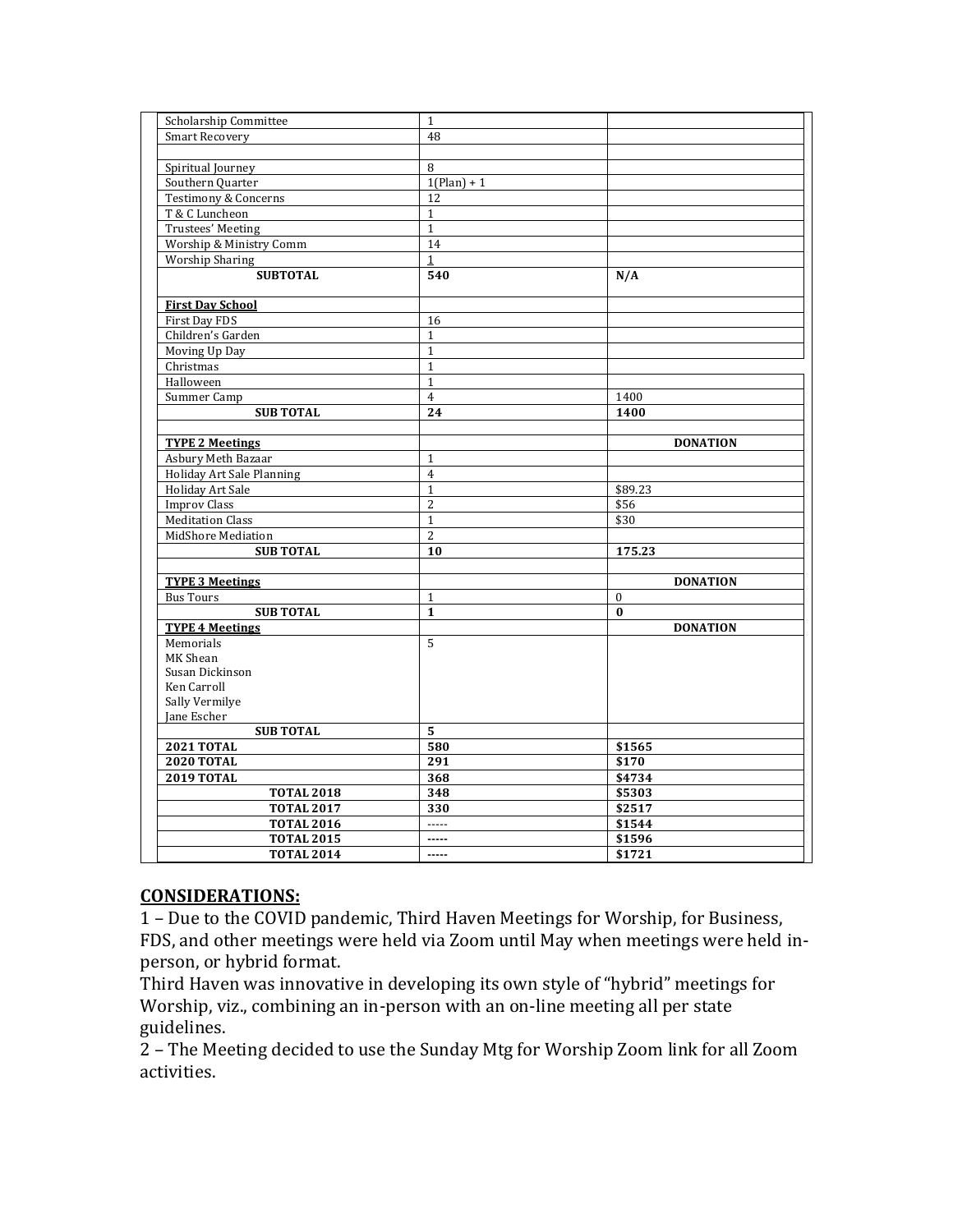3 – The decreased usage of the facilities is reflected in the decreased number of inperson meetings and the decrease in donation.

4 - Scheduling on the Paper Calendar/Syncing with On-Line Calendar

Members are notifying Facilities Committee with plans for meeting times, Weddings, or Memorials.

Non-members leave a voice message on our answering machine or contact the web administrator. All such requests for facilities' use are forwarded to Facilities Committee.

5 - Appropriateness of facility donations

The current system of categorizing meeting/event types had been working well. This is listed on the webpage.

## 6– Donations

Donations have been forwarded by Facilities Comm/Friendly Presence to our Treasurer along with the event, date, and time.

# **RECOMMENDATIONS:**

1 – Members to continue informing Facilities Committee of desired dates/times for their in-person and on-line meetings/event. This insures that each Committee has on-line time.

2- Continue the current donation schedule.

3 – Continue communications among Treasurer, Facilities and Communications Committees.

# **Planning Committee Update** *– Tom Corl*

Future meetings are planned. Site visits with architects have occurred and more are pending. One architect came with a site plan and ideas to share. The visits indicate the character of the companies; some have more technical expertise. All groups are worth consideration. Charettes are scheduled for April 6 and 22, May 2, 9, or  $16<sup>th</sup>$ . By the end of April all 3 charette visits will be completed. Then we'll be in a position to proceed. Planning committee documents provided thus far are private and confidential. Please do not share or publicize.

# **Land Use Planning Committee Update***- Priscilla Sener, Dona Sorce*

The property survey is complete except for the burial ground. The back 4 acres part now shows mature trees and stream bed, setbacks and critical areas boundaries. Morgan State students presented their ideas on land use designs. This was a classroom exercise, not available for public distribution. They return April 18 and May  $9<sup>th</sup>$ . Discussion covered striking a balance between public use and respectful care for the property. Feedback from the Meeting may take discernment, perhaps through a worship sharing. The stream restoration person from Town of Easton presented information on the Rails to Trails, which has a much more open view from Third Haven right now. Wooden fences and switch grass will be added to obscure the view and limit access to Third Haven. Currently trees have been planted. The caretaker has important ideas to contribute regarding the impact of visitors on the campus. Questions covered grading, the critical area, and the potential development area. Future paths for Rails to Trails are 5-10 years out. Coordination with the Town of Easton continues.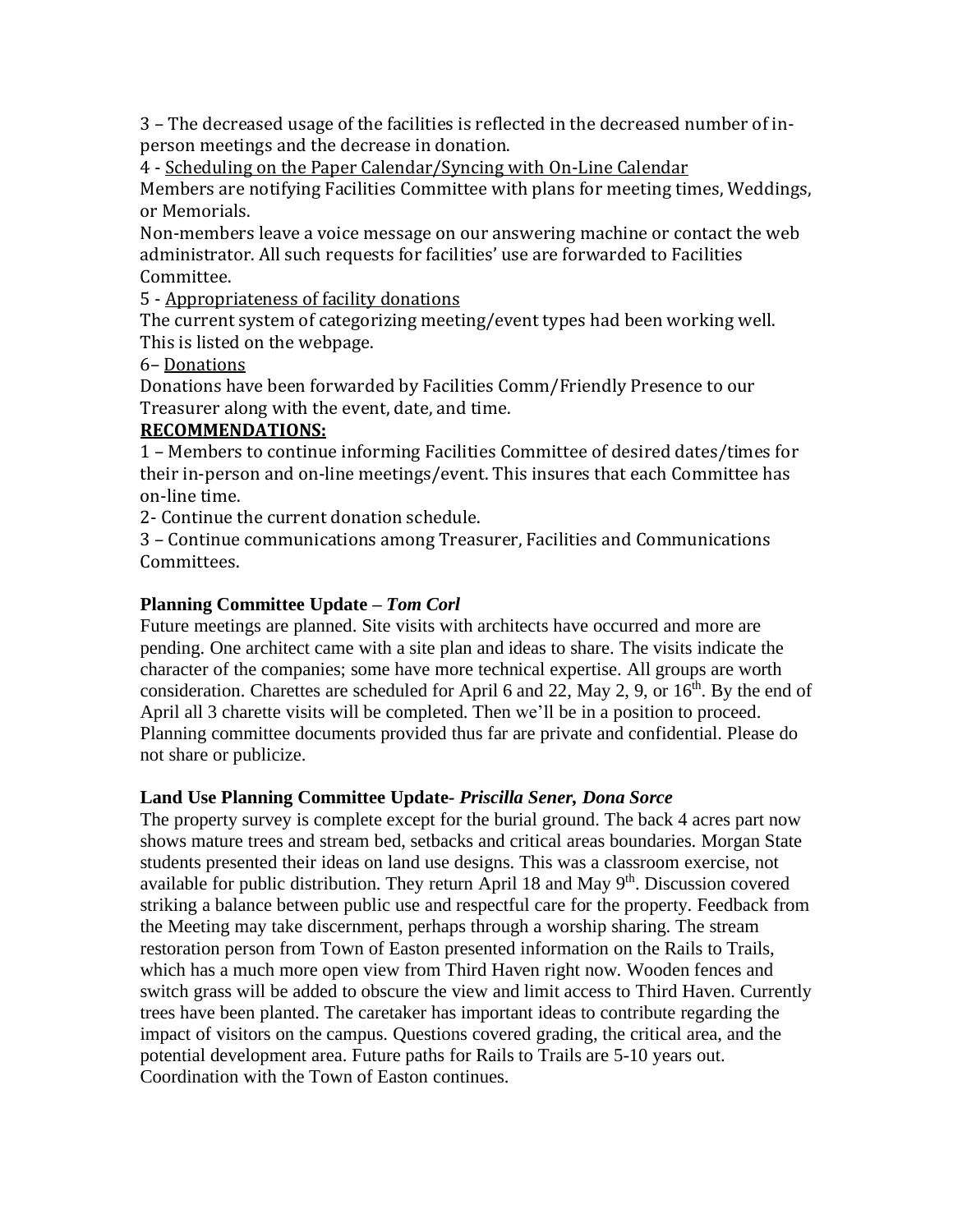### **T&C Update***- Paige Tilghman*

As a faith-based community we seek to interact and create a project as a community. The highest interest topic was climate change: how we interact with our environment. A representative from the Cooperative Network, which makes available bulk food in a sustainable, energy efficient fashion, will present this organization on April  $24<sup>th</sup>$  along with a potluck lunch at the rise of meeting.

### **Third Haven Logo Discussion***- Marie Leonard*

Copies of the proposed Third Haven logos were in the announcements. Creating a typographic identity for Third Haven Friends Meeting provides a consistent identity. The typefaces proposed are old and historic, showing a sense of history and longevity of Third Haven. These fonts were used in late 1600/1700. Tom Corl, John Hawkinson and Marie recommend the logo proposed to be used on directory, pathways to membership and other documents representing the meeting. Those present commented on the various options. The choices will be presented in the Common Room for further comments. The final choice will be available as a jpeg which is resizable for use; help will be provided.

#### **New Business**

The **apartment building** to the left of the driveway as you exit Third Haven has been sold. We need to interact with those people there with awareness of their use of our parking lot and property.

**Closing Silent Worship** 12:40 p.m.

D. Rein, Recorder

**Announcements** <http://www.thirdhaven.org/announcements.php>

Calendar of Activities <http://www.thirdhaven.org/calendar.php> Online directory <http://www.thirdhaven.org/members/dir.php> The Third Haven newsletter circulates during the first week of each month to enable readers to review the minutes of the most recent meeting for worship with attention to business.



#### **First Day School**

Next Children's program will be April 3 where we read the book "Together" and discuss ways to be peaceful inside. Don't forget Sunday April 17 is Easter where we will have our annual Easter celebration and egg hunt. Hope to see everyone at these upcoming events for families. Thank you, Susan Claggett FDS Clerk 410-200-6345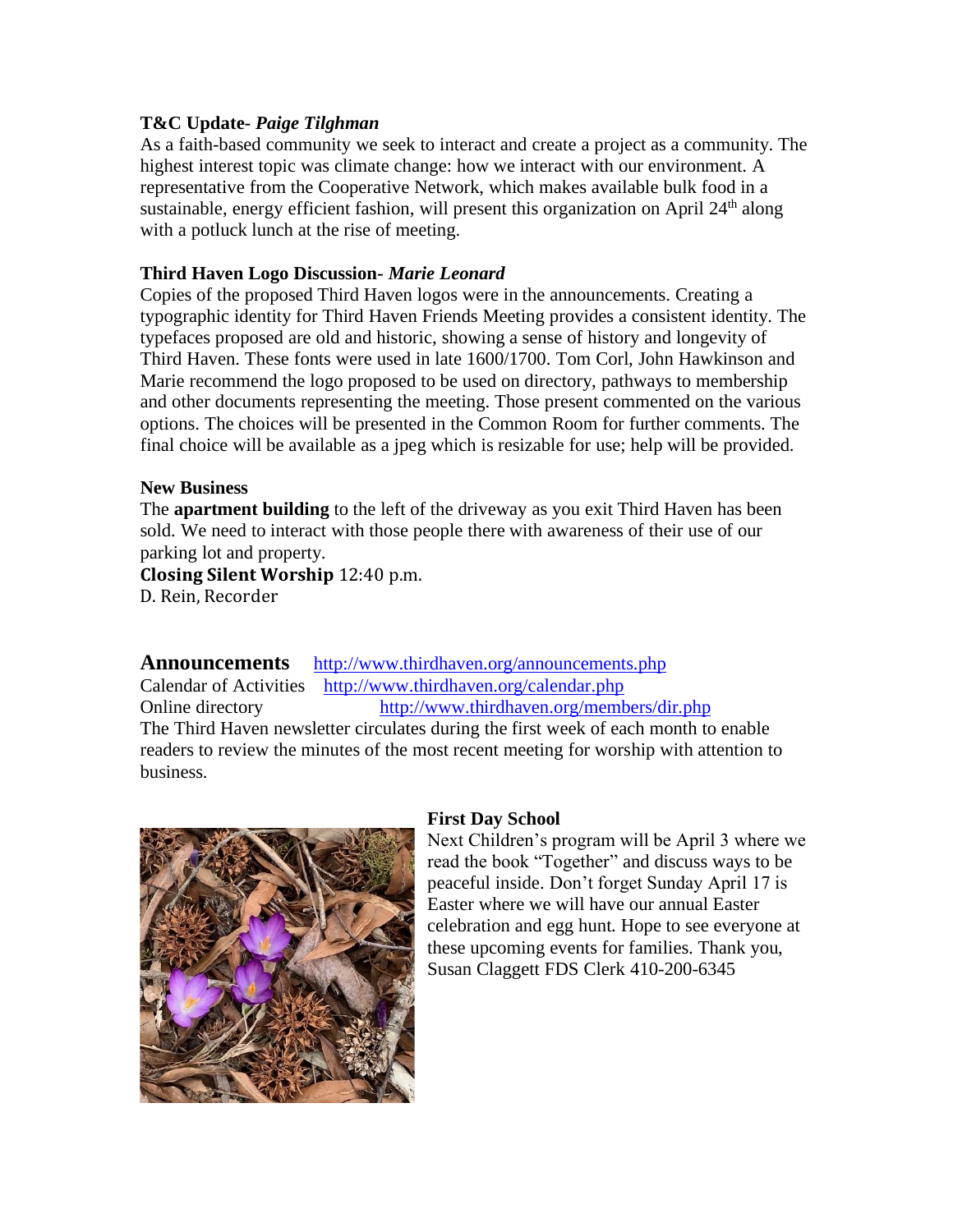Our children's program on Sunday March 20 was a great success Our beloved summer camp instructors, Miss Cherie and Miss Kristin led the children of many families exploring and learning from our natural environment.

**Testimonies and Concerns:** For the latest from the **Maryland State Legislature go to [http://www.Quakervoice.md.org](http://www.quakervoice.md.org/)** and also note the weekly report attached to announcements.

## **April 2 [Saturday] 8 AM to noon**

## **2022 Spring cleanup & Spruce-up day**

April 2 Morning (8 for the first comers to noon for the late bloomers) A chance to get to know a different side of the meeting up close and in person. Tasks: Weed the graveyard. Bet you've never done that before.

Sweep, dust, de-cobweb, vacuum (?) the old meetinghouse.

Weed and mulch the natural plant buffer. Weed ivy.

And the new big project – Paint Annie's Cottage!

Bring gloves, garden tools, rakes, shovels, paint scrapers, and, most importantly,

yourself. This is not a hybrid meeting function.

Coffee and donuts (or the like) will be provided. And the meeting has rakes and shovels if you can't find yours.

See you then and thanks,

Larny Claggett

# **April 3 [Sunday]**

## **Meeting for worship**

Hybrid Meeting for Worship (Live in Brick Meeting House and on Zoom) will be held at 10 am. Donations of non-perishable food will be taken to the Neighborhood Service **Center** 

# **April 3 [Sunday]**

# **Spiritual Journey, Joan Wetmore**

At the rise of meeting for worship, after hospitality, Joan Wetmore will present her Spiritual journey. This will be in person and available on Zoom. Please join us.

## **Detention Center Library**

A small group from Third Haven and friends maintain the library at the Talbot County Detention Center. This was started many years ago by Ralph and Mary Young. The group would benefit from added members to replace the ones we've lost in the past couple years. Each volunteer works with a partner about once a month for about two hours. It involves checking books in and out with contact only with detention center staff. If you have time and inclination to join us please contact Stephanie French or Molly Brian.

**Hospitality committee**, Please consider signing up to help with hospitality. Volunteers needed in March, April and beyond. Sign up on the refrigerator in the Common Room or call Beth Mufson.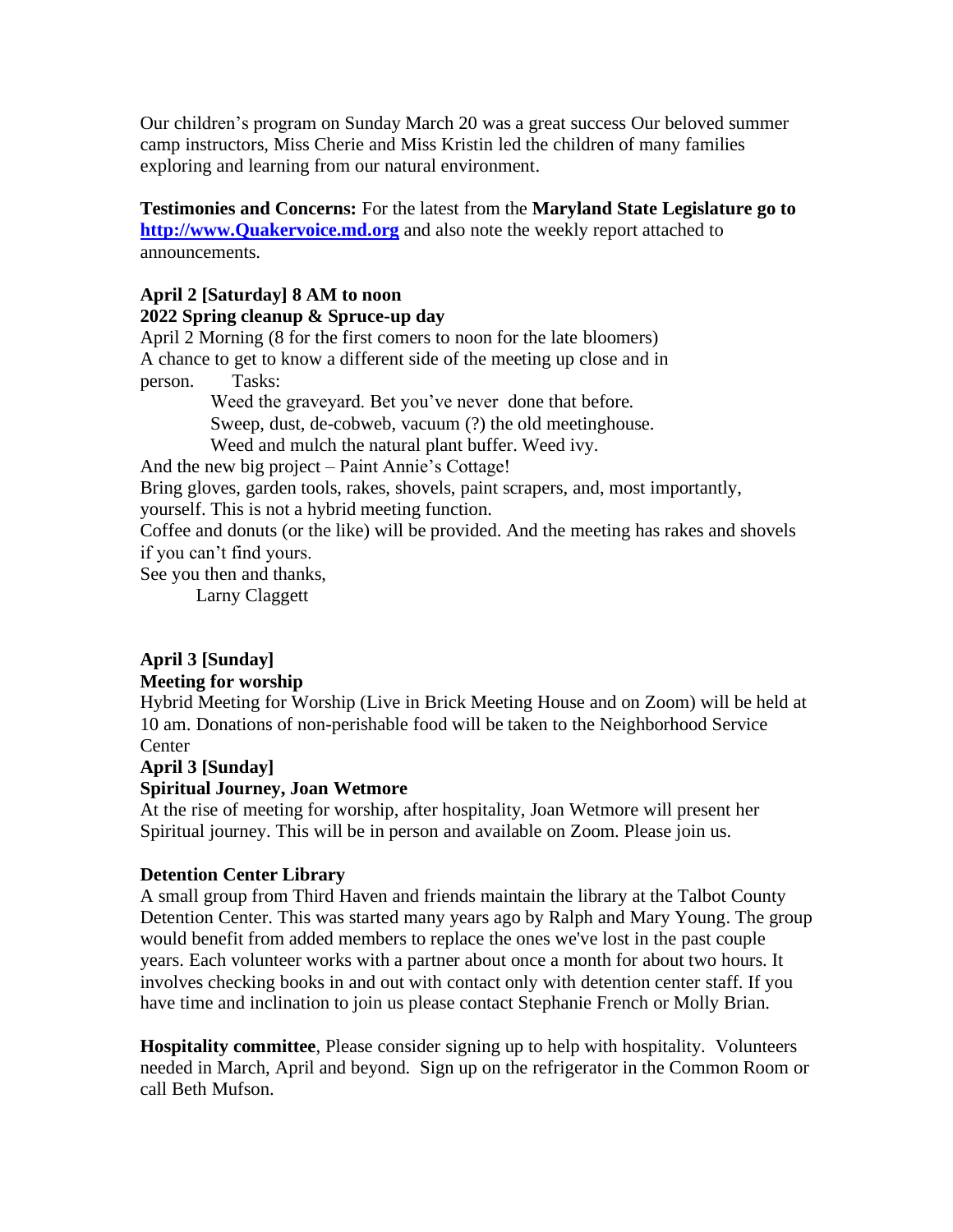# **April 24 [Sunday]**

**POT LUCK LUNCH with speaker from Natural Systems Food Buying Cooperative Testimonies & Concerns** offers a Presentation by Elizabeth Beggins including a pot luck meal on April 24th at the Rise of Meeting. Elizabeth will be providing information on the benefits of joining a Cooperative Network for purchasing food supplies, personal and household goods. Elizabeth is a member of the Natural Systems Food Buying Cooperative and will speak to us about the merits of joining a Food Cooperative, as an individual or a group; what is required to join a cooperative; and what the benefits may be from such actions.

**Meetings and food collection resume in person** With the decline in covid incidence in March, we have resumed hybrid meetings for worship, collection of food for the Neighborhood Service Center, hospitality, and committee meetings in the Common Room.

**Printed 2022 directories** are available in the Common Room to members and attenders.

## **The Papermill Branch Stream Restoration Project**

Waterways were the roads of tidewater Maryland during colonial times. During the past 300 years, modes of travel have changed and many water connections have filled in and grown over. The Papermill Branch of the upper Tred Avon River is very close to the site our meeting. This is where we have seen earth moving equipment in action. In recent years improvement in watershed management has led to restoration of this vital link to our past. A major project in our back yard is clearly and beautifully described in this brief video. Link to video <https://youtu.be/u-z8pw3nGE0>

**Peace Vigil** Quakers from around the world are in anguish and deeply concerned with the Russian invasion of Ukraine. Our hearts are with the people of Ukraine and Quakers in the affected areas in this dark time.

The peace vigil continues at 5PM Thursday in front of the courthouse in Easton.